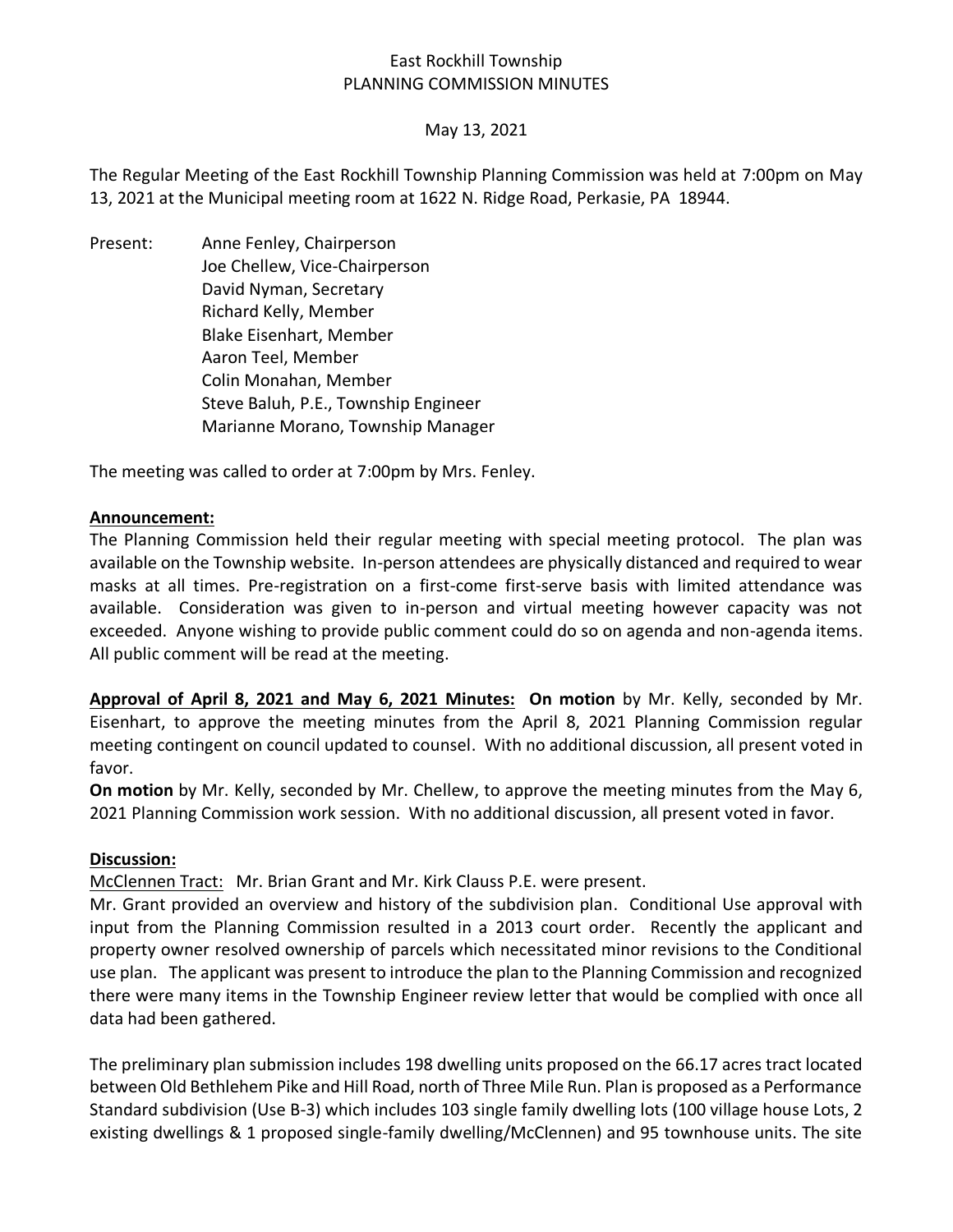is subject to a previously approved six lot subdivision which consolidated/reconfigured the existing parcels comprising this application. All parcels were acquired by entities related to the applicant, with the condition that lot 197 will be transferred back to McClennen as a single-family building lot. The subdivision is also subject to a prior Conditional Use (CU) approval (CU adjudication dated July 29, 2011) and subsequent Stipulated Settlement Agreement dated August 27, 2013. Project is located within the Suburban Zoning District and is proposed to be served by public sewer via East Rockhill Township facilities and public water via Perkasie Regional Authority facilities.

The above referenced CU approval/agreement set/modified many subdivision ordinance design standards and established maximum number of units, street/access layout, and open space areas. The submitted plan is generally consistent with CU plan layout. Any inconsistencies are noted in the following comments, as well as other design issues which remain to be resolved.

- 1. Recording of the associated six lot subdivision plan must be completed prior to, or coordinated with recordation of the current subdivision plan, when approved, to ensure the proper ownership and transfer of all parcels. Reference to six lot plan and recording information should be included on the current plan.
- 2. All current owners/equitable owners of the parcels involved in this subdivision should be clearly indicated on the plan and appropriate owner/notary certifications included on the record plan. Appropriate certification should be used (individual, corporate, etc.) and each signature line should include printed name, title, and tax parcel number underneath.
- 3. Dwelling unit mix has been modified slightly from the CU plan. Three townhouse units which fronted on Road A near the tot-lot have been eliminated to reduce the total number of townhouse units to 95. Additional single-family village house units are proposed east of the townhouse section along Road A to maintain the total units at 198. Modification to the agreement requires approval by the Township and Select Properties, Inc. **Applicant noted the deviation from the Agreement was a result of a settlement with the property owner which amended land acquisition. The Agreement stipulated a 50-50 dwelling type split. Consensus of the Planning Commission was a preference for more singles than townhouses.**
- 4. Townhouse units are not proposed to be sold with a standard 1800 square feet (minimum lot area) fee simple lot. It is our understanding that the applicant is proposing to convey the units with only that lot area within the footprint of the dwelling unit. This is often referred to as "zero lot line" or "footprint" lots. The plan does identify an "equivalent 1800 SF lot area" around each unit for the purpose of site capacity/open space calculations. However, zero lot line or footprint lots are not specifically permitted in the Use B-3 zoning dimensional requirements. Application of lot area and building setback requirements should be resolved for these lots. Additional information should be provided by the applicant regarding intended configuration/conveyance of these lots to permit a full evaluation of compliance with the Zoning Ordinance. Variance approval from the Township Zoning Hearing Board may be required. (ZO Section 27-304.B3)

The following additional conditions requiring further review were established by the CU approval/agreement for townhouse units: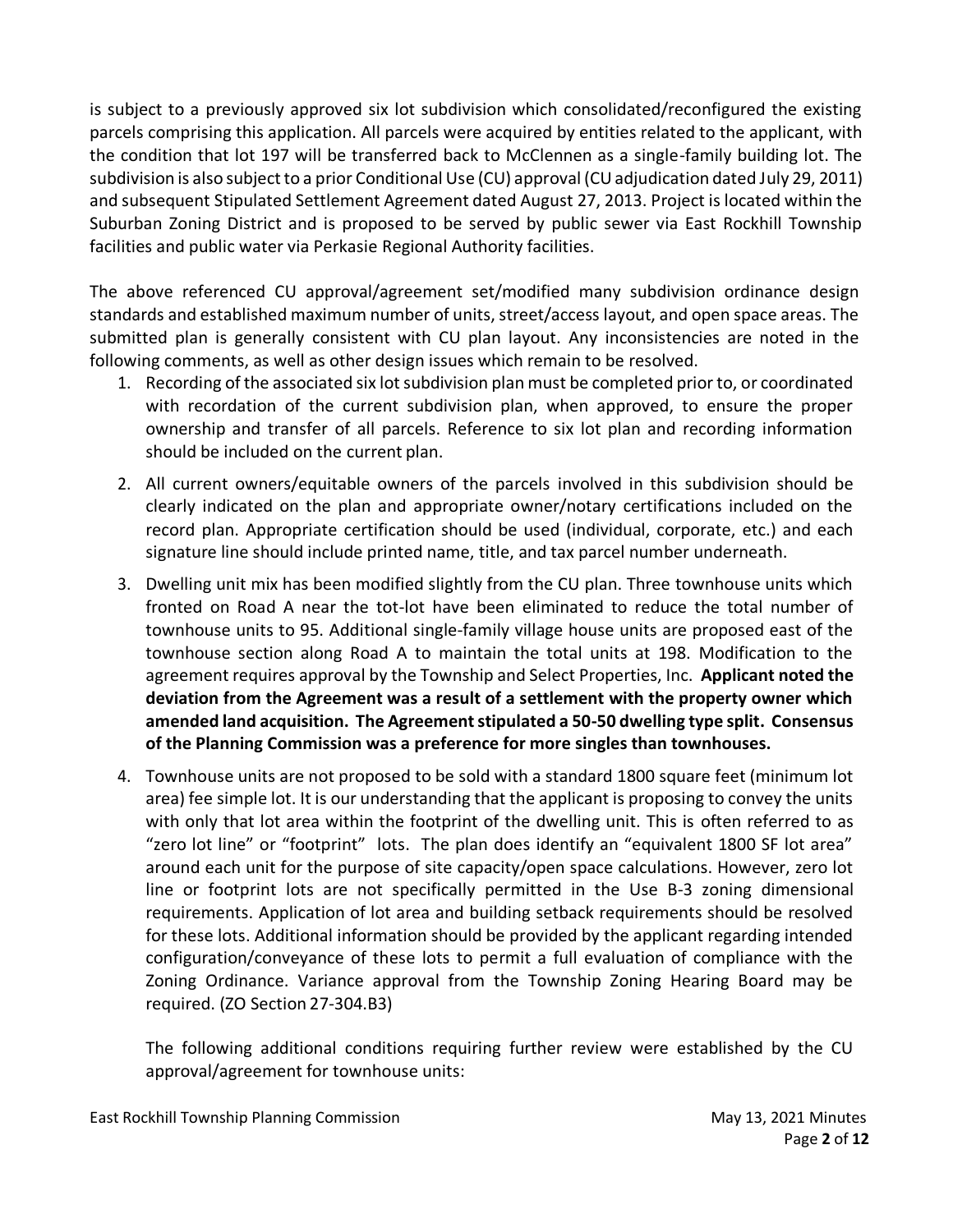- A. No outdoor storage buildings or structures shall be permitted except for decks and/or patios, unless modified during the land development approval process. Applicant should indicate if decks/patios will be offered. Plan should be revised in necessary.
- B. Architectural features shall be incorporated into the design of each townhouse unit during the land development approval process. Sample architectural elevations of the proposed units should be submitted for consideration (ZO Section 27-304.B3.j)

**Proposed ownership is a planned community whereby from the outside walls to the inside is under ownership of the property owner and the remaining common area will be owned by the Homeowner Association. Applicant did not anticipate needing zoning relief and will provide architectural details for future meeting consideration.** 

5. Village house units are proposed on traditional building lots with lot areas ranging from 6,229 SF to 10,016 SF (minimum 6200 SF required). The sample dwelling footprint shown encompass almost all of the buildable area on most lots. The ability for homeowners to construct additions, decks, patios and accessary structures will be limited.

CU approval/agreement generally waived the architectural requirements of Section 27- 304B.3.c of the Zoning Ordinance village house requirements. However, the developer is required to offer an option to include an unenclosed porch running across at least threequarters of the dwelling front and be at least seven feet in width, on all single-family models offered. The generic village house footprints included on the plan do not appear to include the optional porch. At a minimum, a lot detail should be included on the plan depicting configuration with the required porch option.

6. In accordance with CU approval/agreement, proposed Roads A & B are designed with a 36 feet wide cartway within a 60 feet wide right-of way (except at the boulevard style entrance at Old Bethlehem Pike. Curb and sidewalk is proposed along the entire length of both streets. These streets are intended to be dedicated to East Rockhill Township. Due to recent issues with street trees and sidewalks, consideration should be given to amending the Township standard street cross section drawing to reduce the width of the grass strip between curb and sidewalk and relocate street trees to the back of the sidewalk. (SLDO Appendix A)

Additionally, raised crosswalks are required to be installed at all intersections, subject to review during land development approval process. Detailed design/locations of proposed crosswalks should be included on the plan for review. (SLDO Section 22-506.11 & 12 and 528) **There will be raised crosswalks.** 

- 7. The CU approval/agreement provided that the streets proposed to serve the townhouse units shall be 30 feet in width (with no right-of-way) and be privately owned and maintained by a homeowner's association. Curb and sidewalks are also proposed along the private streets, with no separation (no grass strip).
- 8. Based on the reduced or lack of grass strip between curb and sidewalk discussed above, driveway apron details should be revised/depressed to maintain sidewalk ADA cross slope at driveways. Additionally, details for intersection curb cut ramps should be included on the plan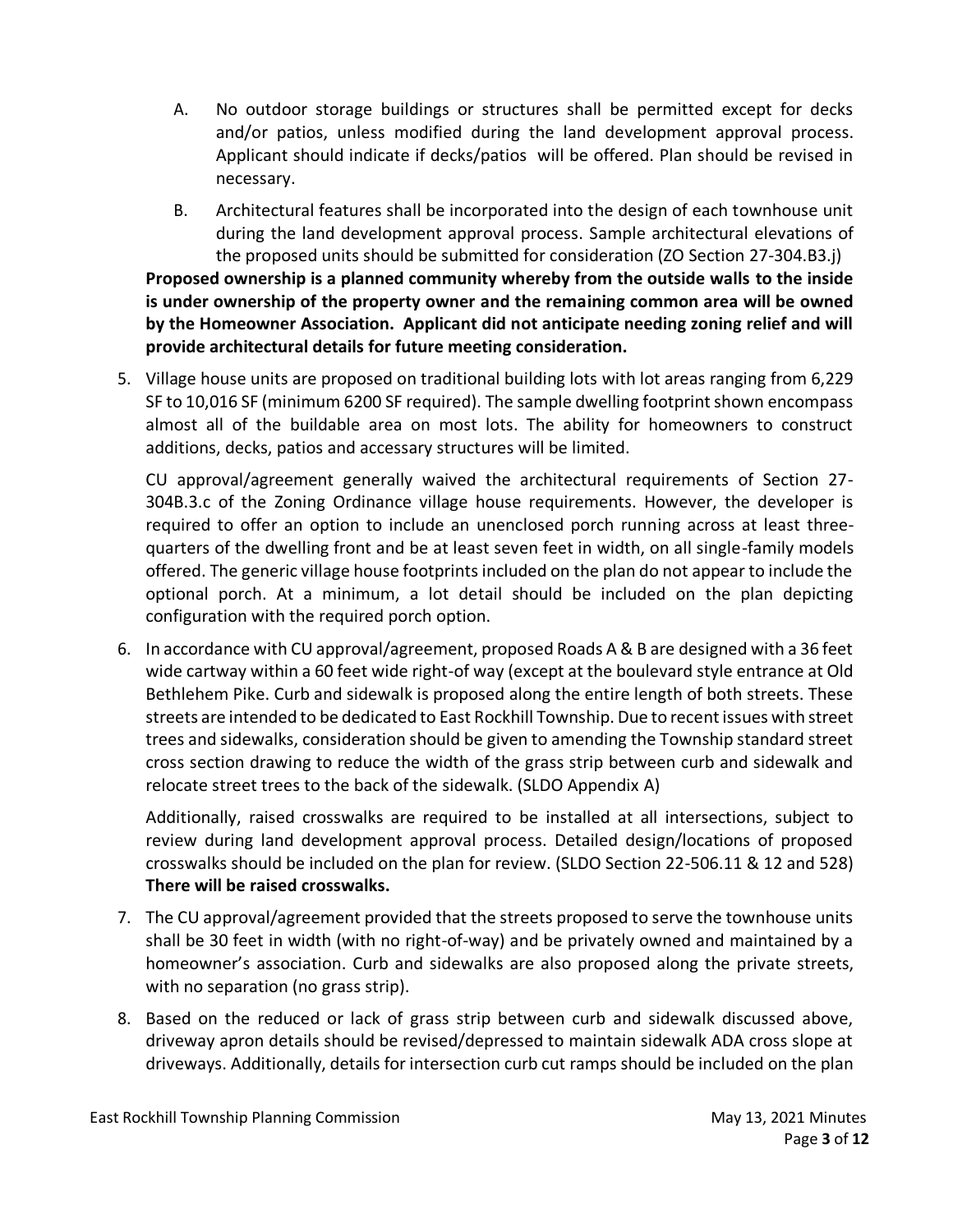(SLDO Section 22-513) **Will comply.**

- 9. Requirements for open space areas, trails, recreation areas, and site amenities were generally established pursuant to the CU approval/agreement. The following comments relate to these features:
	- A. Open space areas are generally consistent with the CU plan and are required to be owned and maintained by a homeowner's association, including the stormwater management facilities therein.
	- B. The 30 feet wide buffer zone established along the drainage channel which traverses the center of the development is required to be delineated/protected by installation of fence and/or plantings prior to occupancy of any adjacent dwellings. Proposed fence/planting design should be included on the plan.
	- C. A public access trail is proposed to be constructed parallel to Three Mile Run thru the site (through lot 197 and open space) as shown on the plan. Based on recent site investigation by this office, it appears that there may not be adequate area to construct the trail between the existing pond and creek. Consideration should be given to relocating the path north of the pond and utilizing some of the existing mowed grass trails in this area. As portions of the path are located within the one hundred-year FEMA floodplain, appropriate permits should be obtained by the applicant for construction. Complete detail design information for the trail should be included on the plan to permit a comprehensive review. **Will comply.**
	- D. A covered group mailbox area for the townhouse section is required to be installed including benches and trash receptables in an architectural style approved by the Township. Location and design details should be included on the plan for review. Additionally, the applicant should contact the servicing postmaster to determine if they will also require group mailboxes for the single-family dwellings. **Applicant will contact the Postmaster for preferred location. The mailbox area will be the responsibility of the Homeowner Association.**
	- E. Sheltered school bus stop(s) are required to be installed at locations to be determined by the Township upon consultation with the Pennridge School District. Sample designs should be submitted for consideration by the Township. **Applicant will contact Pennridge School District and will comply.**
	- F. Two "Tot Lot "locations were included on the CU plan. One in the village house area between lots 136 and 137, and one in the center loop of the townhouse area. The applicant has questioned the usage of two facilities. It may be reasonable to presume that the Tot Lot in the village house area will attract less usage due to private amenities which can be expected on the single-family dwelling lots. Consideration may be given to consolidate the Tot Lots to one location in the townhouse area with expanded facilities. Complete Tot Lot design including recreational features, bicycle racks, trash receptacles, benches, and shade trees should be submitted for review by the Township. The design for this area must also address protection from the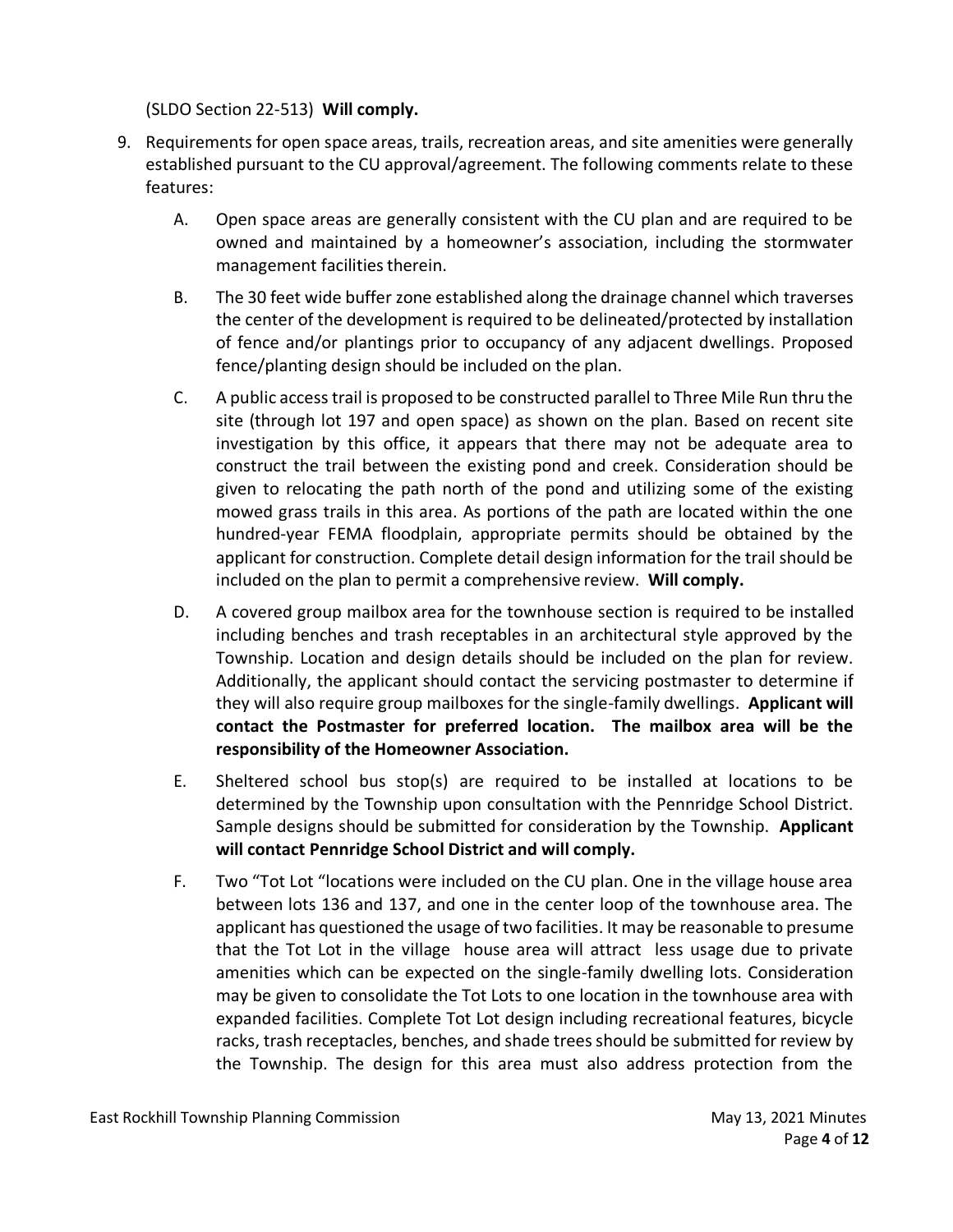adjacent stormwater forebays and integration with the underground stormwater basin. (SLDO Section 22-525.3)

- G. A small parking area and "level" play field is proposed in the northern open space, adjacent to Hill Road. This area is wooded, contains numerous surface boulders, and appears to be comprised of poorly drained soils. Complete design of the parking area and field addressing these conditions should be submitted for review. Additionally, consideration should be given to extending a path to the playfield from Road B to provide safe access for pedestrians. (SLDO Section 22-525.4) **Proposed location has many rocks and trees. Applicant requested to meet with the Township Engineer on site to review location and will address at a future meeting.**
- H. In addition to the above improvements, the applicant is required to contribute a \$100,000.00 Park and Recreation fee to the Township in lieu of installing any other park or recreation improvement not included in the CU approval/agreement. The contribution is to be paid 50% at the time development agreements are signed and 50% upon the issuance of the  $50<sup>th</sup>$  building permit for the project.
- 10. As discussed above a homeowners association (HOA) is required to be established to own and maintain several aspects of the development including townhouse area streets, open space, stormwater management, and recreational facilities. HOA should be established in a manner satisfactory to the Township. Required maintenance of all areas (wooded, lawn, natural, recreation, etc.) should be specified. Documentation should be prepared by the applicant and be submitted to the Township Solicitor for review. (SLDO Section 22-503) **Homeowner Association (HOA) will be reviewed and approved by the Township Solicitor. Detention basins, open space, paths, mailboxes and private roads will be HOA responsibility.**
- 11. A minimum 20 feet wide buffer areas are required around the site perimeter adjacent to existing residential properties. Overall Landscape & Lighting Plan, sheet 32, indicates buffer areas. Existing vegetation is to be preserved in the cross hatched areas. Buffer plantings are proposed to be installed along the rear boundary of the townhouse units, and in limited areas along the rear of lots 108 to 113 and 119 to 122. Although these areas are not shown as "woodlands" (as determined at the time of CU plan review), they do contain significant successional growth that would be required to be cleared to install the proposed plantings. Consideration should be given to maintaining existing trees within all buffer areas and supplement them with appropriate shrubs and evergreen trees to enhance buffering, particularly in winter. These plantings should be extended along the entire outboundary where new building lots and/or trails are in close proximity to the outboundary.

It should be noted that lots 106 and 107 do not provide a 20 feet wide buffer along the outboundary. While this is consistent with the CU plan, buffer plantings should be proposed to provide screening in these areas.

With respect to the townhouse buffer area, it appears that proposed plantings will conflict with a proposed swale and storm sewer, as well as being in close proximity to the rear of the townhouse units. Designer should review the extent of existing vegetation to be removed and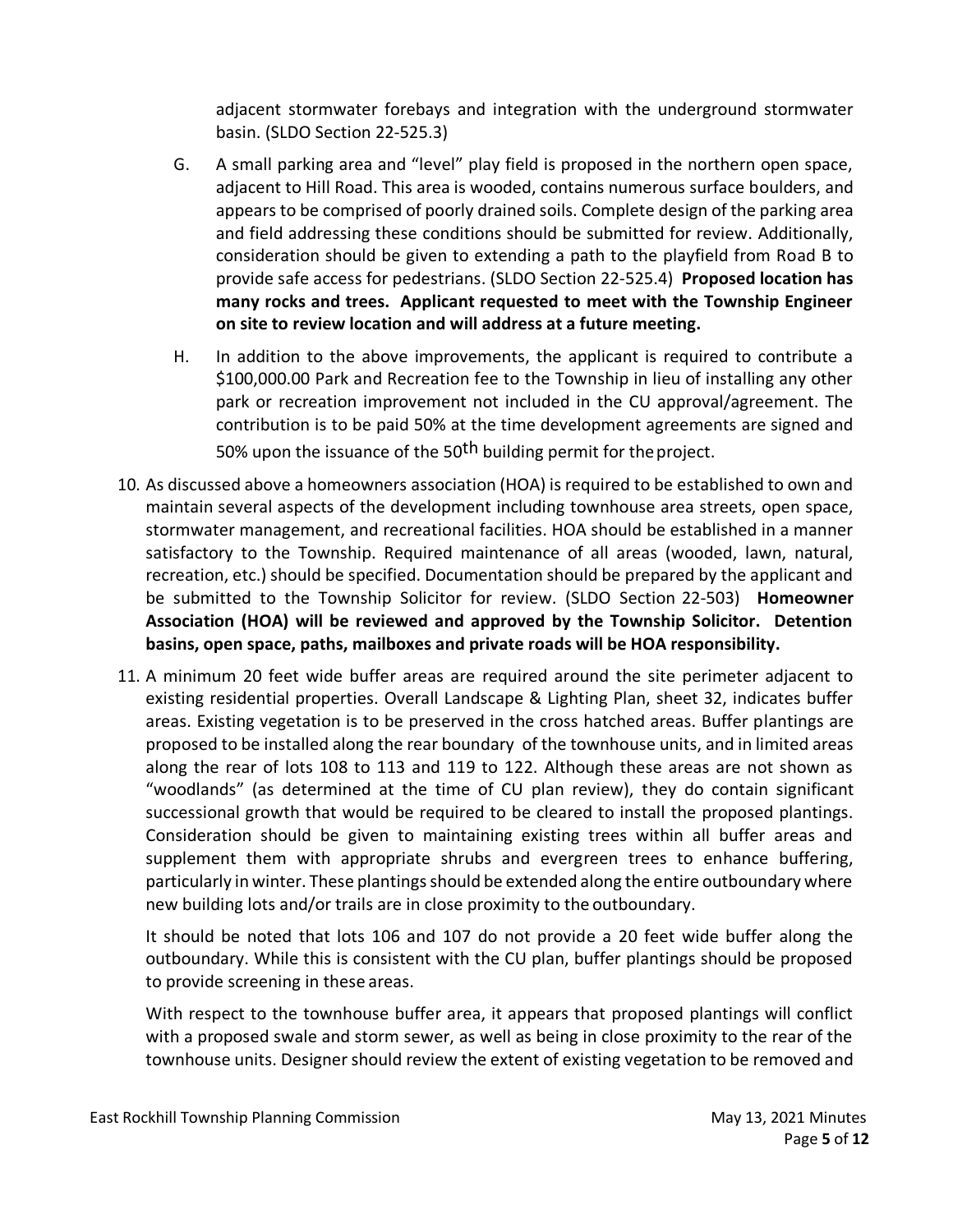feasibility of installing proposed plantings with regard to long term conflicts with the underground utility and the structures. Alternate buffer design should be considered. (SLDO Section 27-1904.b)

- There were interjections from Mary and Ron Schulberger, 2386 Hill Road, Robert DeLeo, 2555 Hill Road and Robert Kelly, 2170 Hill Road with concerns related to buffers, Hill Road traffic and location of playing field.
- 12. The CU approval/agreement contained several provisions related to traffic and adjoining streetimprovements as follows:
	- A. The developer is required to acquire rights-of-way as necessary to design and construct a roundabout pursuant to PennDOT design guidelines at the intersection of Three Mile Run Road and Park Avenue. If construction and/or right-of-way acquisition is determined to be infeasible, there are provisions for reduction in the number of building lots and a contribution in-lieu-of construction to the Township. Traffic Planning and Design (TPD) is reviewing the current conditions at the intersection to determine the feasibility of a roundabout design and required rightsof-way for construction. Additional comment pertaining to this matter will be reserved pending receipt of TPD findings. **The Township Traffic Engineer, Traffic**  Planning and Design, is analyzing a round-a-bout due to traffic counts do not **warranting a signal.**
	- B. The location of the site access along old Bethlehem Pike was established with the CU plan. A right turn lane is required at the site access as shown on the plan. The CU approval/agreement also required curb and storm sewer along the site frontage, subject to land development plan review. This office recommends that the plan should be revised to include curb and modify the storm sewer as necessary. Additional plan details are required to determine the full extent of improvements necessary along the site frontage. (SLDO Section 22-505.16)
	- C. Proposed trail along Old Bethlehem Pike starts at the northern boundary and extends south past the townhouse units to the point where it enters the site to follow along Three Mile Run. A pedestrian crossing of Three Mile Run was eliminated by the CU approval/agreement. Plan sheet 39 includes a portion of the site frontage. Detailed design/construction plans including cross sections should be submitted to permit complete review of the improvements. Additionally, left turn lane and tapers should be reviewed by TPD. (SLDO Section 22-505, 506 & 512)
	- D. Widening, curb, and sidewalk was not required to be installed along Hill Road site frontage. Overlay paving and shoulder grading of Hill Road from the site entrance to Three Mile Run Road is required. As a large portion of this area was paved by the Township since the CU approval/agreement was completed, consideration should be given to reviewing the existing conditions of Hill Road and discuss alternate improvements (such as drainage swale/storm sewer repair/extension) with the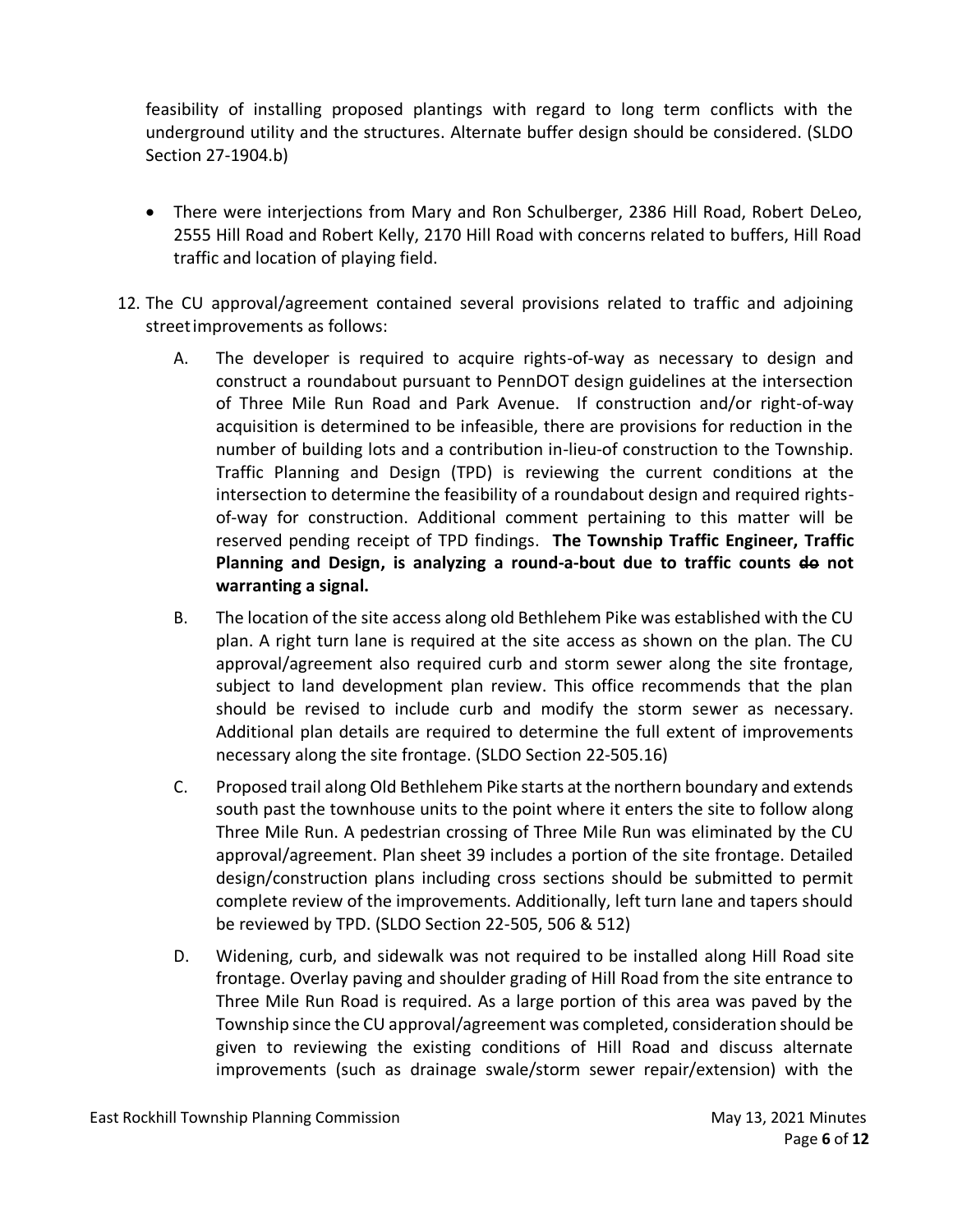applicant. Plan sheet 40 includes the Hill Road frontage. Additional detail/cross sections are necessary to clarify the clearing and roadside swale grading necessary in conjunction with the proposed storm sewer and water line improvements.

- E. Truck turning movement diagrams should be submitted to verify that all movements are satisfactory, particularly at both site entrances and within the Townhouse access streets.
- 13. Several environmental reports were submitted with the plan. They include a Wetland study prepared by Nova Consultants in July 2010, U.S. Army Corps of Engineers preliminary Jurisdictional Determination (JD) report dated November 23, 2010, and stormwater infiltration reports dated April 23, 2012 and January 14, 2021 from Penn's Trail Environmental, LLC. The following comments relate to submitted documentation:
	- A. The older reports reference prior survey plans prepared by Pickering Courts & Sommerson (PCS). There are some different features (waters) noted on the PCS plans which are not are shown on the current plans. Change in features noted should be clarified.
	- B. As noted in the preliminary JD, the findings were valid for five years. Application should be resubmitted to USACOE to obtain a current determination to verify regulated features. (SLDO Section 22-409)
	- C. The Stormwater Infiltration Study from Penn's Trail Environmental, LLC does not appear to include a complete copy of the 2021 report narrative. Depth to limiting zone should also be clearly indicated. Complete report should be submitted for review.
	- D. Subdivision plan references 1999 FEMA mapping. Plans/notes should be revised to include information from the latest (2015) FEMA floodplain mapping. Floodplain boundary should be revised if necessary. (ZO Section 27-1902, Twp Code Chapter 8)
	- E. Subject to resolution of the above several permits are required to be obtained by the applicant, including floodplain encroachment for trail construction and sanitary sewer crossing of Three Mile Run. Additional permits and/or township requirements may be applicable upon resolution of the above.
- 14. Post Construction Stormwater Management Report, dated March 12, 2021, prepared by Schlosser & Clause was submitted with the plan. In general, a storm sewer collection system is proposed throughout the site to direct stormwater to various water quality forebays which discharge to a large stormwater basin located in the open space adjacent to Three Mile Run. An additional underground basin is proposed in the center of the townhouse area. The following comments are made with respect to stormwater management.
	- A. As indicated above, a complete infiltration report should be submitted. The current report indicates generally poor infiltration and shallow limiting zones. Design engineer should verify suitability for infiltration and dewatering calculations for all stormwater facilities. A complete infiltration feasibility analysis should be included in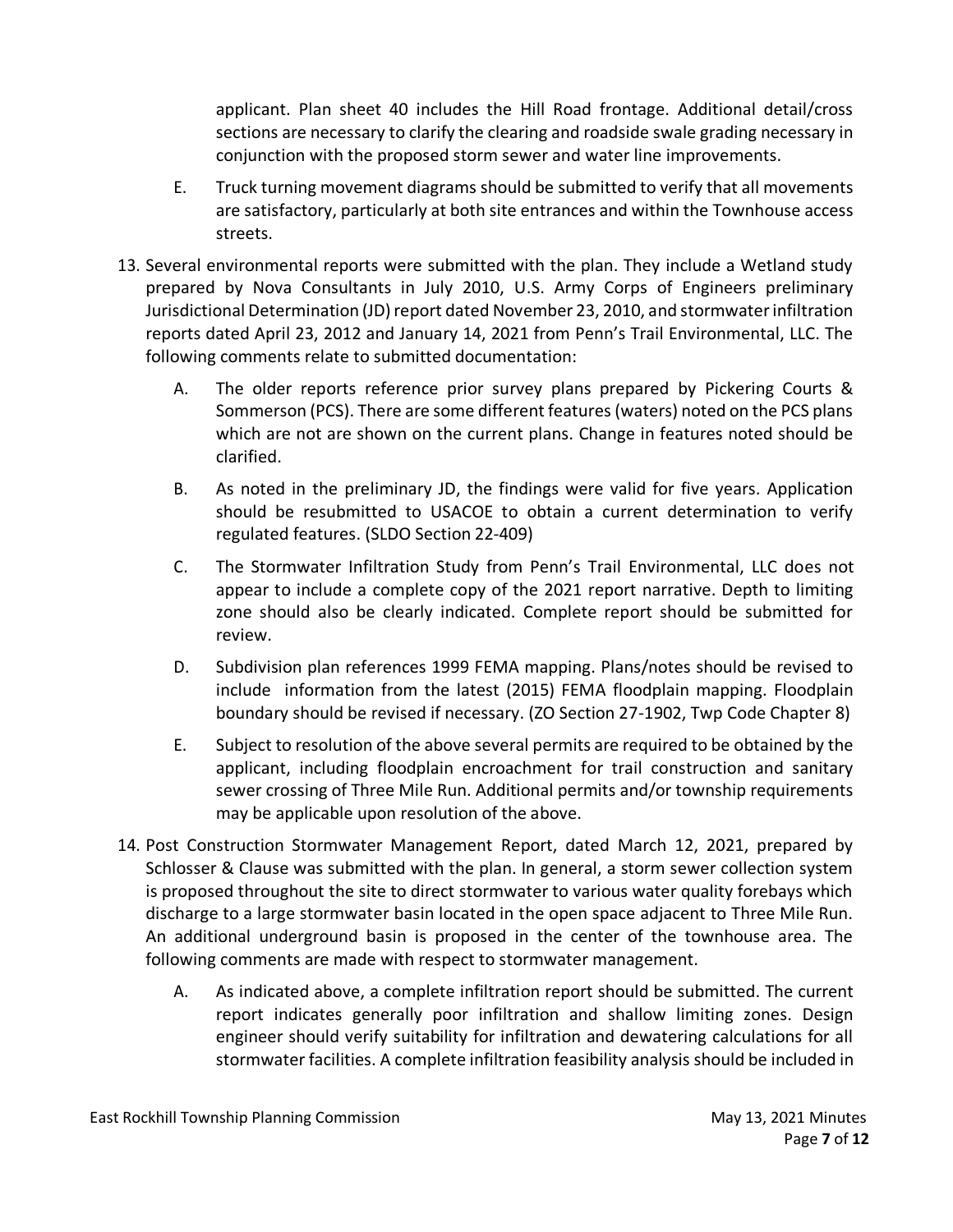the stormwater narrative report. (SMO Section 26-325.A)

- B. Standard Township water quality calculations, recharge calculations, and stream bank erosion requirements should be addressed in the report. (SMO Section 26-316, 317 & 318)
- C. Individual point(s) of study, or stormwater facility, post development discharge rates should be clearly listed in the narrative summary charts.
- D. Pre-development stormwater calculations should utilize meadow as the cover factor for existing on-site impervious surface. (SMO Section 26-320.1.C)
- E. Stormwater narrative should clarify impervious surface basis used in the calculations. This office recommends that maximum allowable impervious surface be utilized for the village house lots to permit future improvements on the lots without the need for additional/modified stormwater management facilities.
- F. Flow path for main stormwater basin discharge should be analyzed for erosion control, protection of adjacent sanitary sewer and trail crossing.
- G. Existing topography/swales should be clarified in the vicinity of the adjoining shared driveway adjacent to lot 106 and 107 to verify existing/proposed drainage patterns.
- H. Report should clarify the two similar charts in Appendix D.
- I. During construction stormwater (sediment basin) analysis should be submitted. (SMO Section 26-321)
- J. Design calculations for swales, culverts, spillways, and other stormwater improvements should be included in the report. (SMO Section 26-319)
- K. PADEP/BCCD NPDES stormwater and erosion control calculations should be submitted to verify consistency with proposed design. Verification of NPDES permit issuance and erosion and sediment control adequacy must be received in writing from Bucks County Conservation District. (SLDO Section 22-518)
- L. Additional construction details including but not limited to basin outlet structures, basin berm/outlet pipes cross section, spillways, swales, and swale/spillway slope erosion protection should be included on the plan.
- M. Plans should clarify basin side slopes and depth of ponded water to determine if protective fencing is required pursuant to section 26-319.14 of the Stormwater Management ordinance. Additionally, a 10:1 slope access ramp should be included in each basin design for ease of maintenance. (SMO Section 26-319.14)
- N. Basin landscaping is proposed along the outside perimeter of each surface facility except the forebays adjacent to the underground basin. Consideration should be given to designing a more natural planting layout with plantings on the inside and outside of the berm. Also, wet tolerant planting for the basin bottoms should be clarified on the plan. (SMO 26-319.G)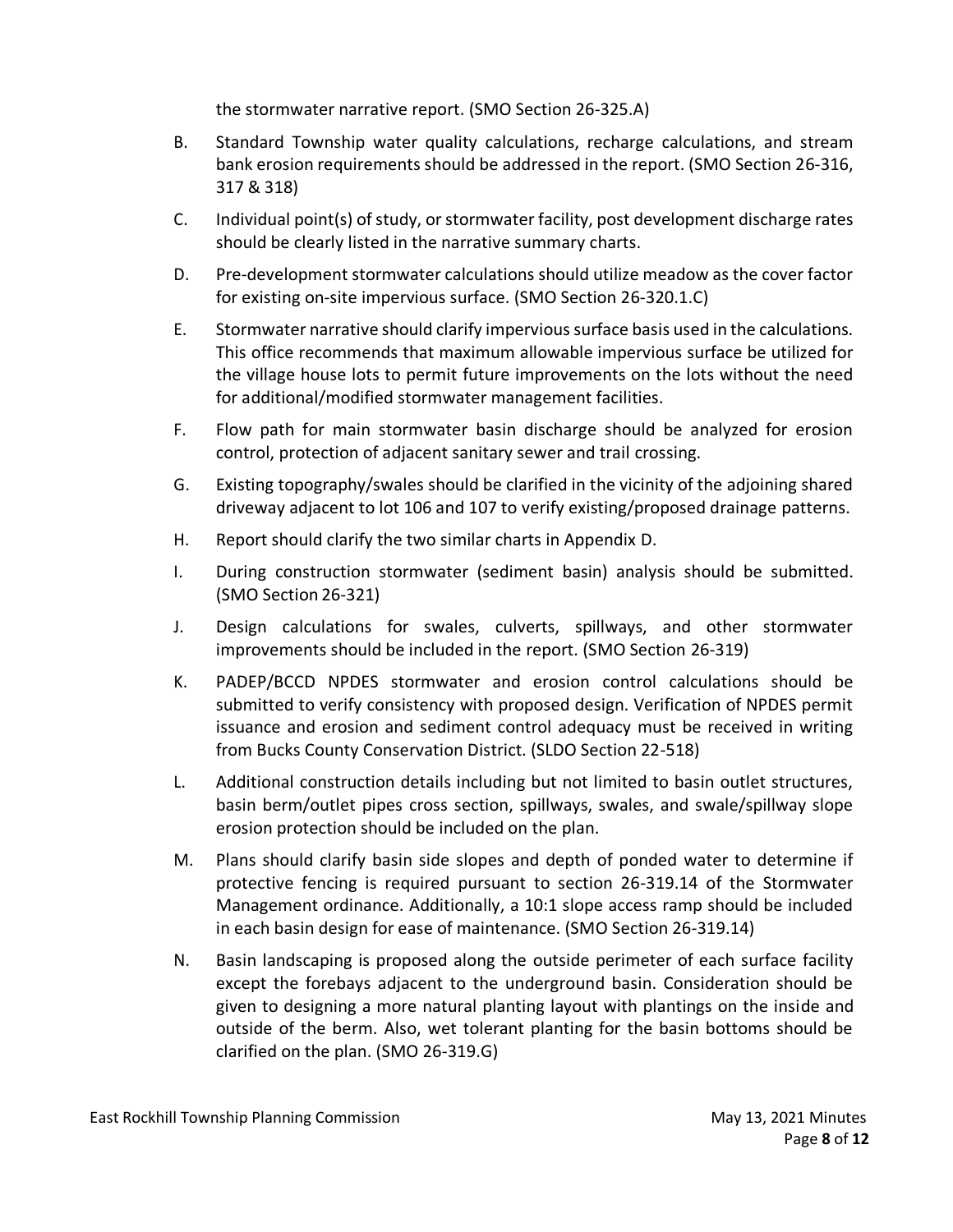- O. Sump pump discharge locations for all units should be specified on the plan. Sump pump discharges may not be directed so that they would flow overland onto adjoining residential lots, across sidewalks, or into streets.
- P. Operation and Maintenance agreement for all privately-owned stormwater facilities should be executed between the applicant/HOA and Township to guarantee long term maintenance and structural/operational integrity of the facilities. Agreement should include provisions for Township access to inspect the facilities, but not the obligation to repair/maintain the facilities. Agreement should be in a form satisfactory to the Township Solicitor. (SMO Section 26-345 & 346)

# **Applicant will provide more clarification.**

- 15. Sanitary sewer service is proposed via extension of East Rockhill sewer system which is located along the opposite side of Three Mile Run. A stream crossing is required to connect the proposed collection system to the existing interceptor. As indicated above, appropriate permits for this crossing should be obtained by the developer. The following additional comments are made with respect to sanitary sewer design (Twp Code Chapter 18 Part 3):
	- A. Exiting the townhouse area, the proposed sanitary sewer main exceeds 20 feet in depth. The system design/alignment should be modified to significantly reduce depth of the sewer main for constructability and maintenance safety. **Will correct the 20 feet depth.**
	- B. Lateral locations should be identified in profile drawings.
	- C. Consideration should be given to reducing lateral connections in the townhouse area to one per two units. The laterals may split for each unit after the required cleanout. **Will comply.**
	- D. Manhole numbering system should be revised to be consistent with Township numbering system.
	- E. Applicant should clarify if gravity basement service is being proposed for any units.
	- F. Sewage facilities planning modules should be prepared for the project and require approval by the Township, PWTA, and PADEP. (SLDO Section 22-407 & 520)
	- G. CU approval/agreement specifies sewer connections fees for the subdivision, which may be utilized for reconstruction of the Township sewage pump station. Township is currently reviewing options with the applicant regarding replacement of the pump station.
	- H. Easements for Township access to sanitary sewer system within the townhouse area should be established in a manner satisfactory to the Township Solicitor.
- 16. Subdivision is proposed to be served by extension of PRA public water system. Verification of system design and capacity should be received in writing from PRA. Additionally, the system design should allow for ease of extension to adjoining properties along Old Bethlehem Pike which have been identified by PADEP to be affected by PFOA/S.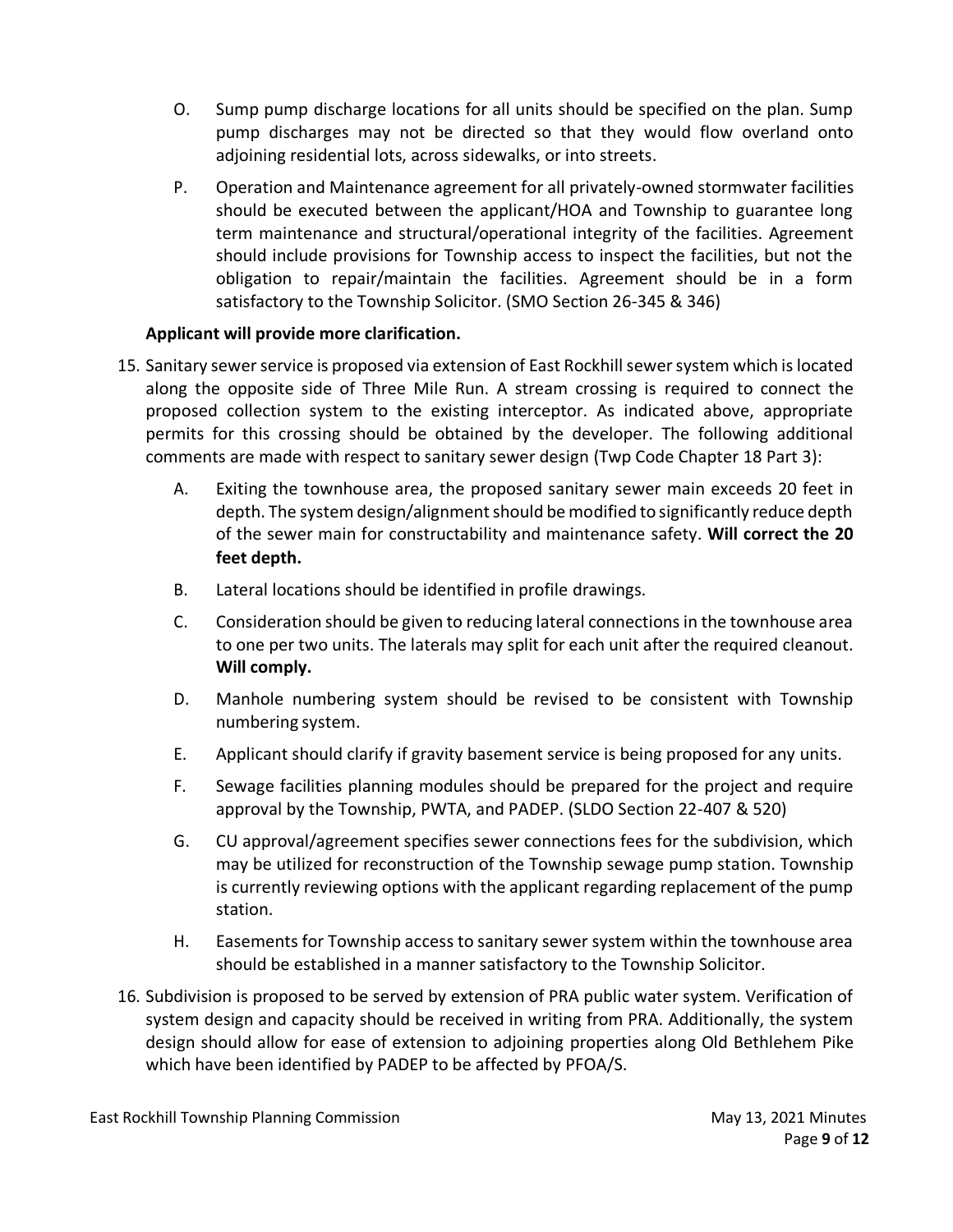Extent of off-site water line construction should be clarified on the plan to determine extent of street restoration necessary. Additionally, comments should be received from the servicing Fire Chief regarding access and emergency services operations. (SLDO Section 22-519) **Applicant will work with Perkasie Regional Authority.**

- Greg Stephenson, 2228 Hill Road, has a problem with a well on Hill Road.
- 17. Street trees are proposed throughout the village house area; however, limited trees are proposed in the townhouse area. Street tree relocation should be considered as discussed above. Additional trees should be considered to be installed along the townhouse area overflow parking spaces and open space area. The plan should also address individual lot energy conservation trees required pursuant to Section 22-504.L of the Subdivision Ordinance. (SLDO Section 22-515)
- 18. Pursuant to the CU approval/agreement, a \$10,000.00 contribution shall be made by the applicant to the Township tree fund in-lieu-of strict compliance with tree replacement requirements of Section 22-515 of the Subdivision Ordinance.
- 19. Plan sheets 32 thru 38 are titled Landscape & Lighting plans, however the proposed street lighting is not clear on the plans. Extent of lighting and proposed fixtures should be clarified on the plans. PPL options for full cutoff LED fixtures should be considered. (SLDO Section 22- 409.9 & 527)
- 20. Street names should be proposed by the applicant and require approval by the servicing post office and Township. (SLDO Section 22-505.12)
- 21. Overall site cut/fill calculations should be submitted to indicate the general extent of soil import or export required.
- 22. If phasing of construction is proposed, a phasing plan should be submitted for review to verify extent of improvements to be constructed with each phase. (SLDO Section 22-403.12.E)
- 23. All proposed easements should be clearly identified on the record plans and include metes and bounds. (SLDO Section 527)
- 24. Legal descriptions for all rights-of-way and easements to be dedicated to the Township should be prepared by a professional land surveyor and be submitted to the Township for review and use in agreements.
- 25. Declaration of easements, conditions and restrictions, consistent with approval/agreement and land development plan approval, should be prepared in a manner satisfactory to the Township Solicitor.
- 26. Specific disclosure form delineating all easements, conditions, restrictions and/or assessments for each lot owner prior to the sale of any individual lots, should be prepared in a manner satisfactory to the Township Solicitor.
- 27. Natural gas facilities are located in Old Bethlehem Pike. Applicant should indicate if natural gas service will be extended into the development. If proposed, location of gas main should be indicated to prevent conflicts with other utilities. (SLDO Section 22-521) **Applicant is waiting**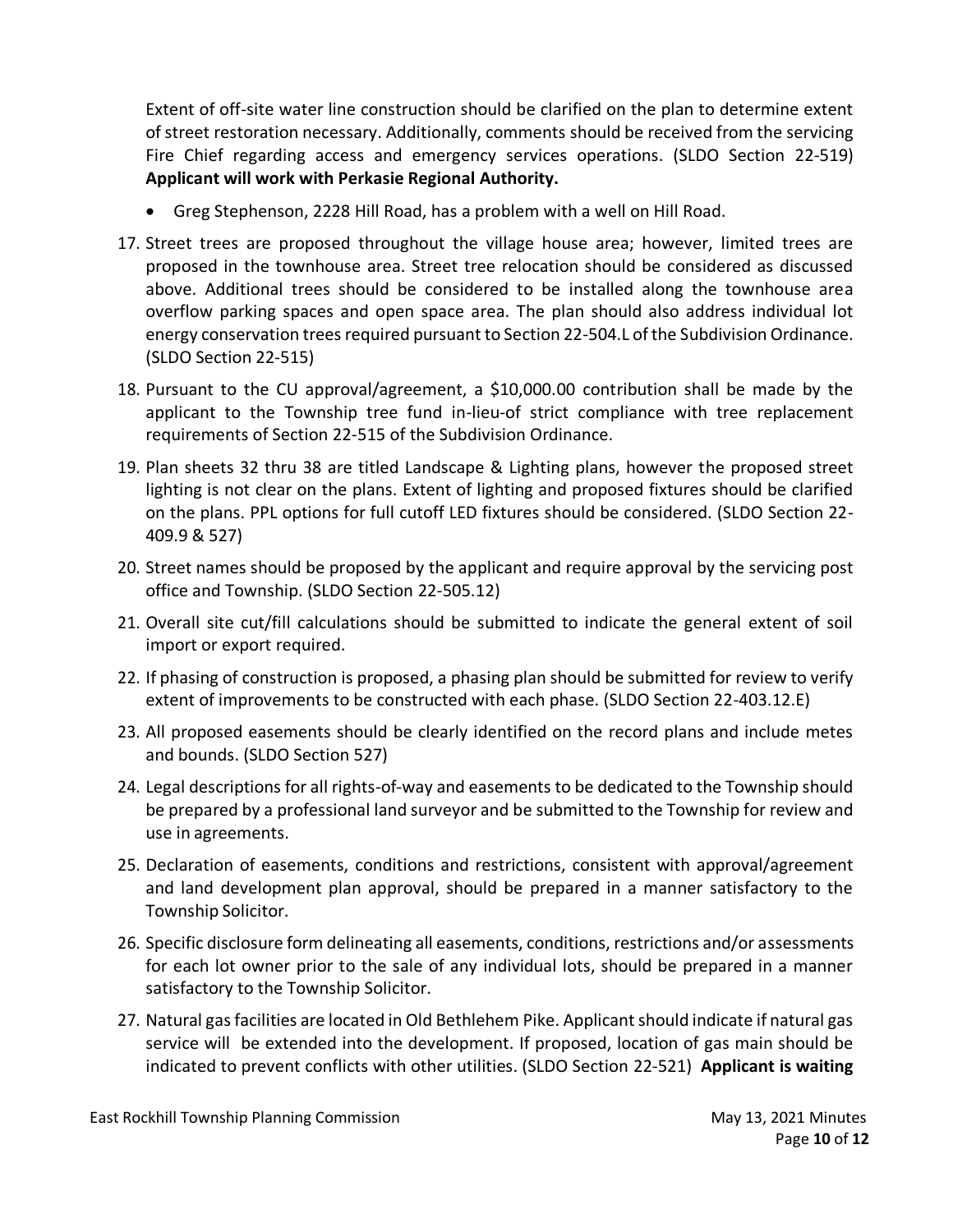## **for a response from UGI.**

- 28. Property monumentation (outboundary, right-of-way, easements and lot corners) should be installed in accordance with Section 22-522 of the Subdivision Ordinance. Outboundary monumentation should be installed prior to plan recordation and be certified in writing by the responsible surveyor. Lot monumentation should be installed prior to occupancy of the lot.
- 29. Development/Financial Security Agreement should be required to be executed between applicant and East Rockhill Township to guarantee installation of "public" improvements including, but not limited to, stormwater management, erosion control, landscaping, regulatory signage and street improvements. An Opinion of Cost, prepared by design engineer, should be submitted for review and agreement preparation upon finalization of design. (SLDO Section 22-606)
- 30. Attached to this correspondence is a partial engineering and drafting detail review memo for the submitted plan. Plans should be revised to address these comments in accordance with Subdivision Ordinance requirements. A comprehensive review will be completed upon resolution of the above issues and submission of revised plans.
- 31. Additional comments may be generated pursuant to resolution of the above issues and other items which may be raised during the public review process.

Bucks County Planning Commission has recommended snow storage locations. Locations on the plan are indicated on main roads at intersections. The location will be reviewed with the Public Works Director.

Mr. Eisenhart believes drivers will avoid the round a bout and exit onto Hill Road.

## **Public Comment:**

- Robert DeLeo, 2555 Hill Road, moved to his property 11 years ago and was aware of the pending development however did not receive notification of the meeting. Certified mail was sent to all adjoining properties and the development was in the bi-annual printed newsletter and monthly e-news letter. Agenda postings are on the website and sent to all residents via email who register.
- Ron Schulberger, 2386 Hill Road, questioned the street lights. The lights are to be low impact fixtures as approved by PPL at intersections.
- Greg Stephenson, 2228 Hill Road, questioned if there would be onstreet parking. Yes on both sides as available between driveway entrances.

Applicant will make clarifications as noted in the Township Engineer review letter for consideration at a future Planning Commission meeting.

**Adjournment: On motion** by Mr. Chellew, seconded by Mr. Eisenhart, the meeting adjourned at 8:48pm.

Respectfully Submitted,